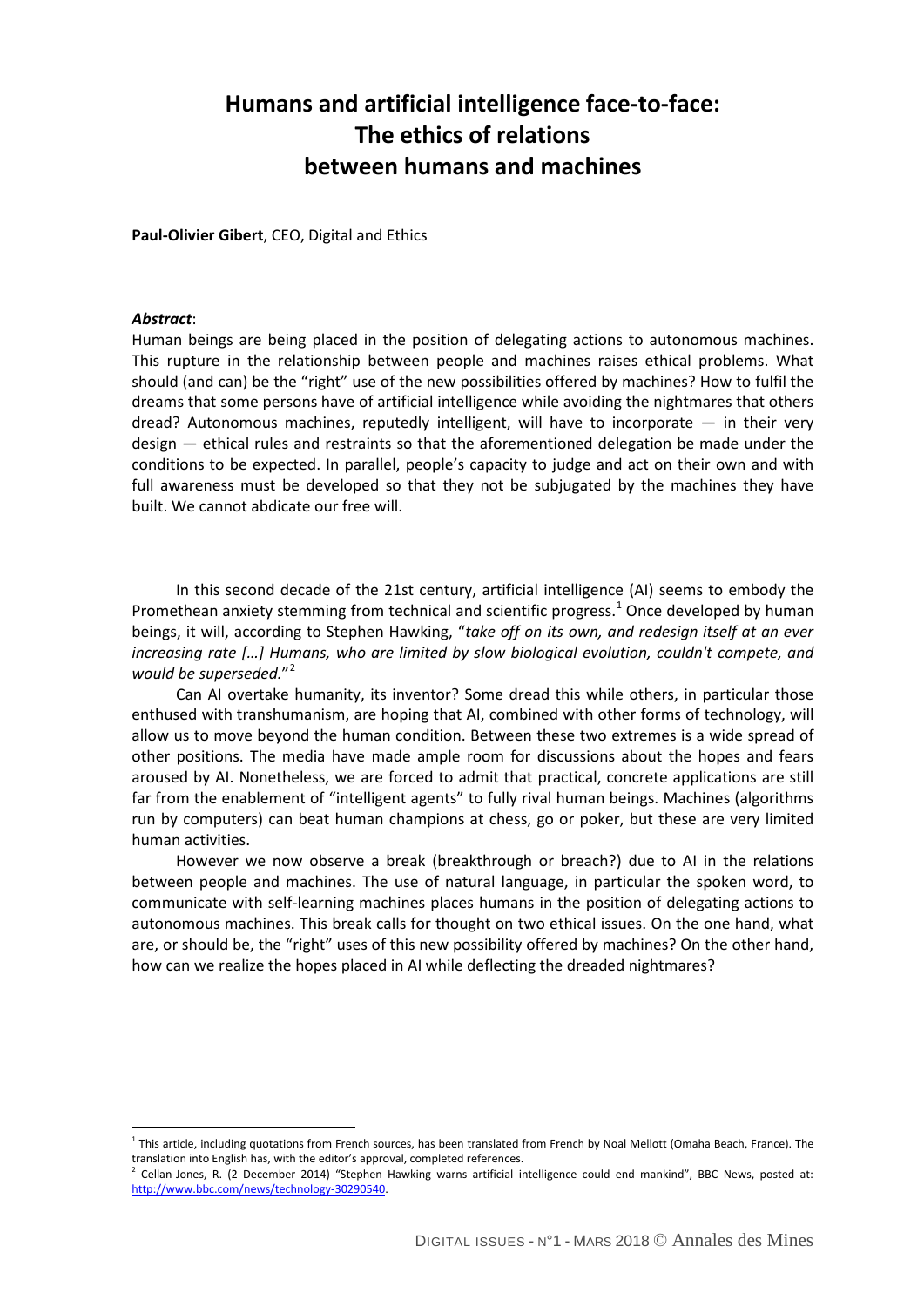## The delegation of decision-making to machines: Ethical questions about our relations with machines

AI is a vast, heterogeneous set of quite different techniques for simulating intelligence. It refers, in some cases, to computers with an architecture that reproduces the structure of the brain (neural networks)<sup>[3](#page-1-0)</sup> for the purpose of improving performance. It sometimes refers to simulations via interfaces, in particular communications in the natural language of everyday life or even the technology for voice recognition and reproducion, such as Siri and Google Now. AI's simulation is sometimes itself simulated: "*Designing code that seems smart has nothing to do with a machine that learns all alone. You set rules for it and program the response that the machine has to have if it encounters different types of cases. This is what happens in 90% of what is being sold as artificial intelligence.*"[4](#page-1-1)

Regardless of the techniques used, the break between people and machines is quite real: we can delegate to a computer actions by talking to it like a human being — without knowing beforehand how the computer will perform the actions. Owing to the progress accomplished in the automatic processing of natural language, computers can interpret the language that we use in order to translate it into instructions that they can process. This trend, now visible in the form of the virtual assistants on smartphones (Siri or Google Now, for instance), is highly symbolic. The Turing test, imagined by Alan Turing in 1950 to tell human reasoning apart from machine computations, is based on the ability of computers to reproduce the semantics of a human conversation.[5](#page-1-2) Year after year, the machine's ability to dialog has grown, and has buttressed the idea of a rivalry between computers and people.

This break in man-machine relations has raised questions about the right ways to use this new technology: "*This week, hundreds of engineers and academics signed an open letter to warn about the abuses of a form of artificial intelligence (AI) that is making technical progress without any consideration of the societal progress that it should bring.*"[6](#page-1-3)

Now equipped with more powerful computers and methods for processing data (especially big data), AI is developing tools with a capacity for learning and operating autonomously. This breakthrough signals a break in our relations with machines.

Let us simplify. Till now, there have been four phases in the relationship between people and machines, each phase corresponding to a type of machine:

- Hand tools produce an action only if human beings use them directly.
- Machines using external resources (energy or computational power) perform the tasks that they are expressly directed to do; they can continue operating owing to inertia.
- Machines using external resources (energy or computational power), perform the tasks for which they have been programmed; they can continue operating owing to inertia.
- Machines acquire information and learn, a capacity that enables them to accomplish tasks for which they have not been expressly programmed.

The last phase corresponds to what AI makes possible. It signals a deep break, a rupture, in manmachine relations. During this phase, owing to these autonomous machines, people will confer decision-making tasks on machines (computers of the third generation). Thanks to AI, several digital devices now allow for delegating actions that entail some form of decision-making.

<sup>4</sup> GOURITIN T. (5 November 2017) "L'arnaque chatbots durera-t-elle encore longtemps" posted on:

 $\overline{a}$ 

<span id="page-1-0"></span><sup>3</sup> BLAYO F. & VERLEYSEN M. (1996) *Les Réseaux de neurones artificiels* (Paris: Presses Universitaires de France, Collection Que sais-je n° 30421).

<span id="page-1-2"></span><span id="page-1-1"></span>[https://www.frenchweb.fr/larnaque-chatbots-durera-t-elle-encore-longtemps/305697.](https://www.frenchweb.fr/larnaque-chatbots-durera-t-elle-encore-longtemps/305697)<br><sup>5</sup> TURING A. (1950) "Computing machinery and intelligence", *Mind*, 49, pp.433-460. Available at: https://www.csee.umbc.edu/courses/471/papers/turing.pdf.<br><sup>6</sup> CHAMPEAU G. (14 January 2015) "Lettre ouverte sur l'intelligence artificielle (IA) et sa place dans la société" posted on:

<span id="page-1-3"></span>[http://www.numerama.com/magazine/31868%2Dlettre%2Douverte%2Dsur%2Dl%2Dintelligence%2Dartificielle%2Dia%2Det%2Dsa%2](http://www.numerama.com/magazine/31868-lettre-ouverte-sur-l-intelligence-artificielle-ia-et-sa-place-dans-la-societe.html) [Dplace%2Ddans%2Dla%2Dsociete.html.](http://www.numerama.com/magazine/31868-lettre-ouverte-sur-l-intelligence-artificielle-ia-et-sa-place-dans-la-societe.html)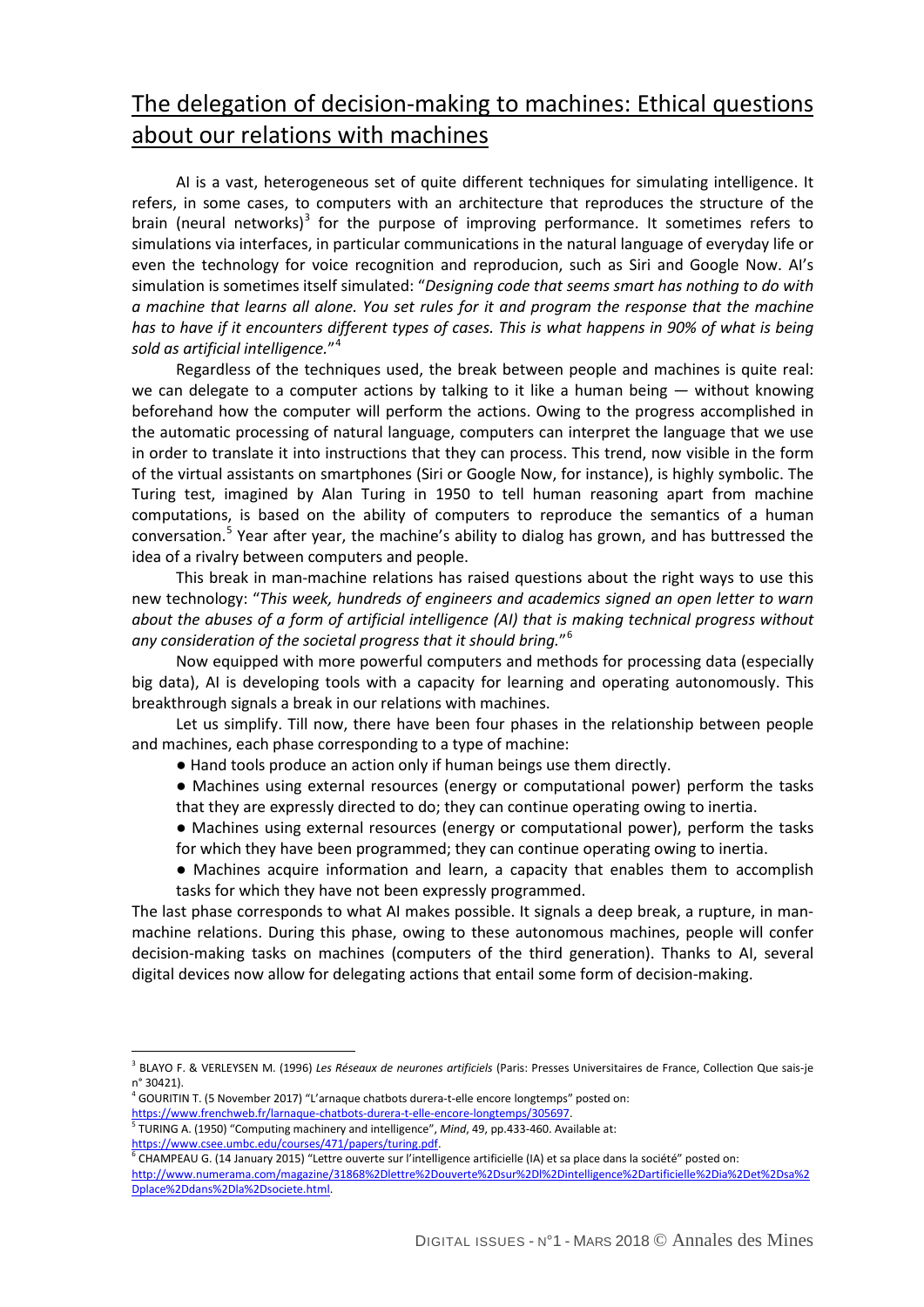In the relationship with machines, we are drawing closer to the situation that exists among human beings, namely: granting a proxy the power to act in one's behalf. In the eyes of the law, this delegation of a power corresponds to a situation where one person (for example, a CEO) confers the right to exercise a power on someone else (a staff-member), who will exercise it under the CEO's responsibility. In other words, to delegate is to confer on someone else the power to make a decision in one's stead. This is far from the simple case of giving an instruction to someone who executes it.

Navigation systems currently provide a striking example of this. The GPS, in particular, takes into account the current flow of traffic to propose trajectories that minimize the time or distance for a trip. The GPS tracker has overtaken human abilities (somewhat as in the game of go) since it integrates in real time information (about traffic jams, etc.) that lies beyond the human driver's field of perception.

The next step in this process of delegation is self-driving vehicles that make all decisions about a vehicle's movements, even in critical situations such as accidents. Among the proposals for coping with the consequential ethical dilemma, we might mention the "*moral machine, a platform for gathering a human perspective on moral decisions made by machine intelligence* ".[7](#page-2-0) It compiles human viewpoints about the moral decisions that autonomous machines should adopt in such situations.

## The quest for the "right" delegation of actions to machines

Ethics is relevant for identifying the rules that should govern the behavior of autonomous machines. Since this technology is recent, and its realizations are still mostly experimental, a pragmatic approach is warranted.



**Figure 1**: Acting "right": Ethics (thinking, questioning), morals (fixed rules, value systems), law and deontology (laws, regulations)

What does an ethical approach bring compared with legal, moral or deontological approaches? These fields are complementary (*cf*. Figure 1). Law and deontology rely on normative rules with which everyone (in the case of law) or all the members of a profession (codes of fair conduct, professional standards, etc.) have to comply. Morals refer to established rules stemming from value systems (possibly religious, such as Christian morals). Ethics relies on reasoning, on questioning the situation under examination. An ethical approach is useful when the other

 $\overline{a}$ 

<span id="page-2-0"></span><http://moralmachine.mit.edu/>